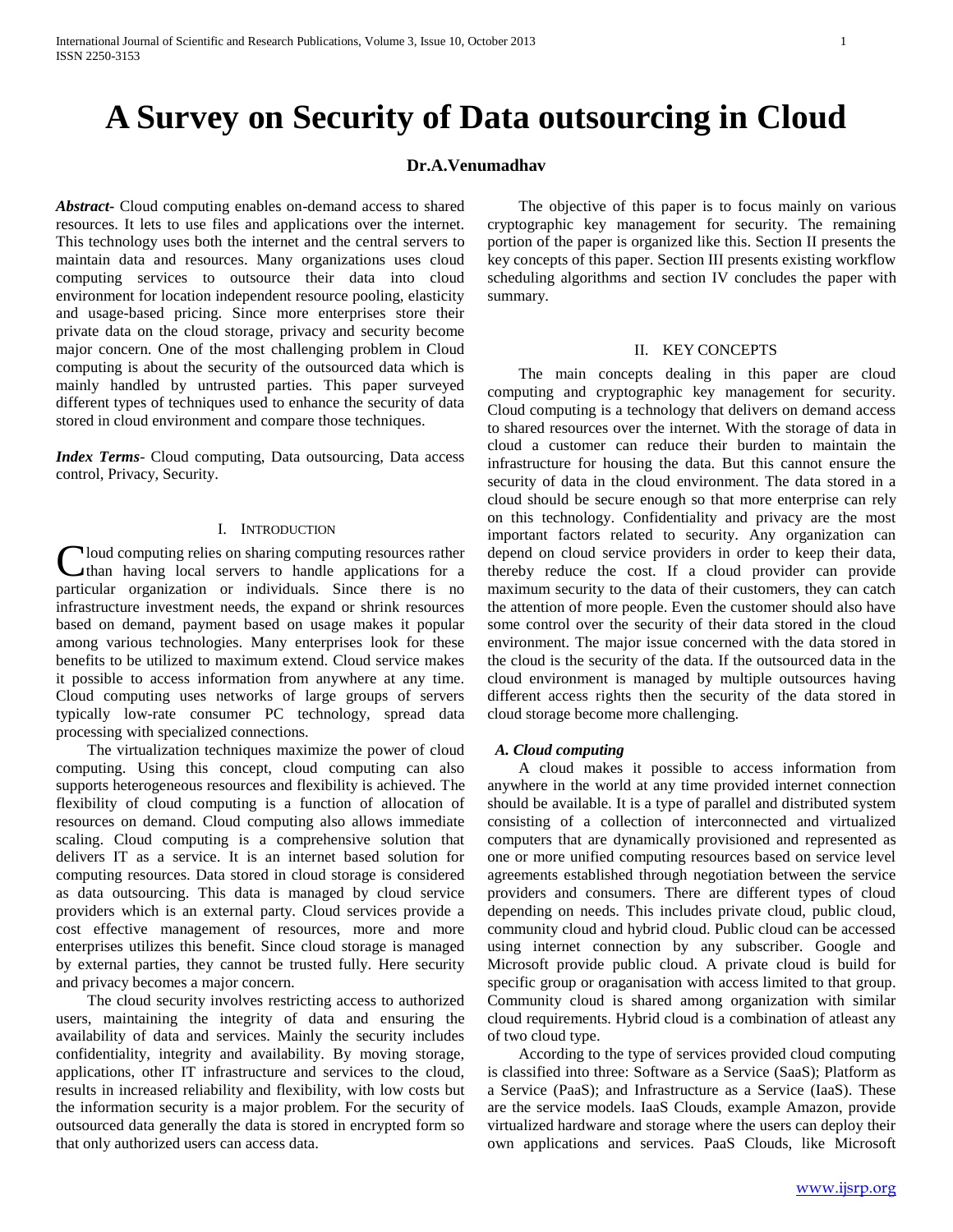Azure, provides an application development environment for users which help them to implement and run applications on the Cloud. According SaaS cloud there are two types of Cloud, which delivers software applications to the users. The first group offers the entire application as a service to the end users, which is used without any changes or customization. Examples of these types of clouds are Google office automation service, like Google Document or Google Calendar. The second group provides on-demand web services to the users, which can be used to build more complex applications.

# *B. Security in cloud*

 The information stored in the cloud owns by some other person or organization other than the cloud owner. The data stored in the cloud may be valuable, so it should be secure enough so that no one could have access to these data other than the authorized person. The data stored in a cloud environment is handled by external parties so it can be called as outsourced data. The data are stored in such a way so as to make it independent of geographic location, to reduce the cost to maintain the requirements for storage like hardware and software. The main advantage over the cloud is the usage based pricing and the ready availability of the resources without even care about its maintenance. But since everything have its own pros and cons, cloud too have some cons. The main difficulty is with the security and privacy of the data stored on the cloud environment. The data in a cloud are handled by untrusted parties which may result in insecurity of data. In order to solve this problem one have to take measures to make the data secure. There exist many security measures for the data stored on cloud.

# III. EXISTING SECURITY MEASURE FOR DATA STORAGE IN CLOUD

 The following are some of the techniques that are currently present in clouds and are summarized

1. A robust single server solution for remote querying of encrypted database on untrusted servers is presented by Damini E [1, 2]. It uses indexing approach. Here indexing information will be attached with encrypted database, which is used by server to select data to be returned in response to a query without revealing the contents in database. The indexes balance the trade-off between query execution efficiency requirements and protection requirements due to inference attack exploiting indexing information. It also investigates quantitative measures to model inference exposure.

- 2. Atallah MJ [4, 5] proposed a solution to the key management hierarchies by the following properties: space complexity of public information is same as storing the hierarchy; the private information in a class have single key associated with that class; updates are handled locally in hierarchy; the scheme is strong against collusion; each node derive key of descendant. In addition provided a technique for reducing distance between nodes for faster key derivation.
- 3. Two layer of encryption imposed on data is another approach to protect the data. The owner imposes the inner layer for initial protection. The server imposes the outer layer for policy modifications. This two layer protection provides efficient and robust solution. Thus an approach for policy evolution takes into account the main feature and guarantee confidentiality of information in the presence of significant policy updates, identifies the exposure to collusion when risk arise. Di Vimercati [6, 7] presented this technique for the data security.
- 4. Wallner [8] proposed another approach which focuses on two main areas of concern with respect to key management: initializing multicast group with common net key and rekeying the multicast group. The important feature regarding multicast key management is to identify a technique. This technique allows for secure compromise recovery, and it is robust against collusion of excluded users. This technique maximizes the number of transmissions required to rekey the multicast group and imposes minimal storage requirements on the multicast group.
- 5. A novel solution to scalability problem of group/multicast key management is proposed by Wong [9]. Here secure group is formalized as a triple (U, K, R) where U indicates a set of users, K denotes set of keys held by the users, and R is the user-key relation. Then introduce key graphs to specify secure groups. A special class of key graphs, present three strategies for securely distributing rekeys messages after a join/leave, and specifies protocols for joining and leaving as a secure group. These are implemented in a prototype group key server built and it presents measurement results from experiments, thereby shows group key management.

# IV. EXISTING APPROACHES COMPARISON

| Approach<br>Dynamic and efficient key Updates are handled locally A<br>management<br>for<br>access                      | <b>Merits</b><br>single key associated with a node. would be known. | <b>DeMerits</b><br>With parent node key, child |
|-------------------------------------------------------------------------------------------------------------------------|---------------------------------------------------------------------|------------------------------------------------|
| hierarchies.<br>Balancing confidentiality and Indexing for easy access.<br>efficiency in untrusted relational<br>DBMSS. |                                                                     | Extra space required for index<br>table.       |
| Efficient key management for Key derivation graph.<br>enforcing access control in                                       | Minimizes the total number of                                       | Maintain graph Problem.                        |